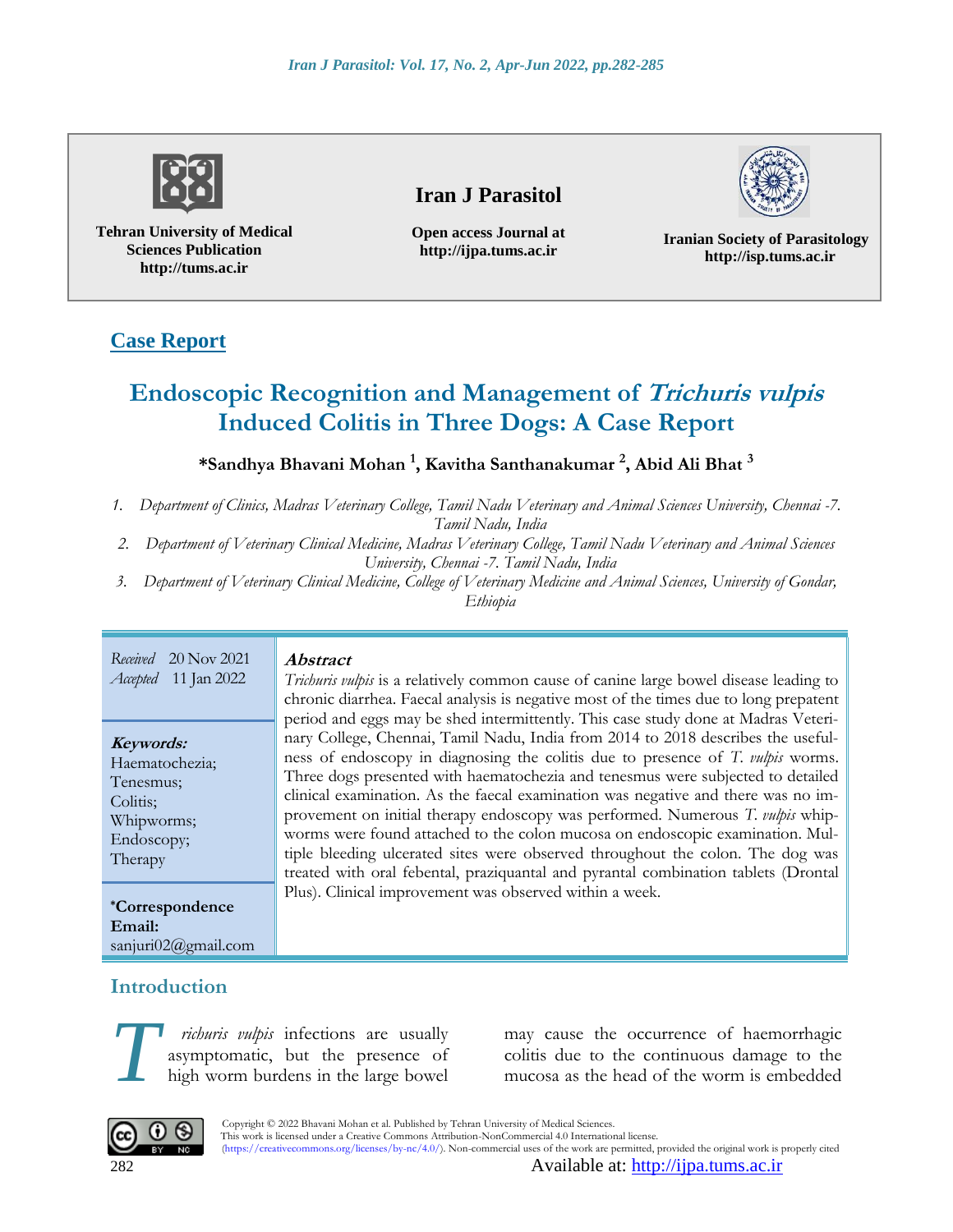into the mucosa and moves in search of blood and fluid (1). As the faecal examination is negative in most of the *Trichuris vulpis* infections Gastrointestinal (GI) endoscopy can be used for direct visualising (2).

This case study describes the usefulness of endoscopy in diagnosing the colitis due to presence of worms.

#### **Case Reports**

The following dogs were brought to the Small Animal Outpatient Unit of Madras Veterinary College, Chennai, Tamil Nadu, India during the year 2014 to 2018 with predominately lower gastrointestinal signs.

Dog 1: A one year old male German shepherd weighing 23 kg was brought with the history of hematochezia, tenesmus after defecation, intermittent vomiting and diarrhoea for past 15 days. Faeces were scanty, mucoid mixed with blood. It was treated by field vet with antibiotics with no improvement in the condition.

Dog 2: A two year old male Doberman weighing 28 kg had tenesmus and haematochezia for past one month.

Dog 3: A one year old female German shepherd weighing 20 kg was presented with haematochezia and tenesmus.

All the three dogs were active and alert on the day of presentation and the physical examination revealed normal vital signs. Haematological investigation revealed anaemia and Serum biochemistry had no remarkable changes. Faecal examination by floatation technique was negative for parasites. Since there was no marked improvement with initial treatment with metronidazole (15 mg /kg body weight), pantaprazole (1 mg /kg body weight) and fluid therapy, the dogs were referred for endoscopic investigation. Since the dogs were client owned, prior written consent from the owners were obtained for the performance of endoscopic procedures.

Colonoscopy was performed with a flexible video endoscope under general anaesthesia. The dogs were fasted for 36 to 48 hours and received enemas before the procedure (3). Local Ethics Committee approved the study.

On endoscopic visualisation numerous *T. vulpis* whipworms were found attached to the colon mucosa (Fig. 1).



**Fig. 1:** *Trichuris vulpis* worms

Multiple bleeding ulcerated sites were observed throughout the colon (Fig. 2). The dogs were treated with oral febental, praziquantal and pyrantal combination tablets (Drontal Plus®).



**Fig. 2:** Trichuris vulpis worms attached to mucosa and bleeding ulceration in colon

The dosage was repeated again after three weeks. Along with deworming treatment for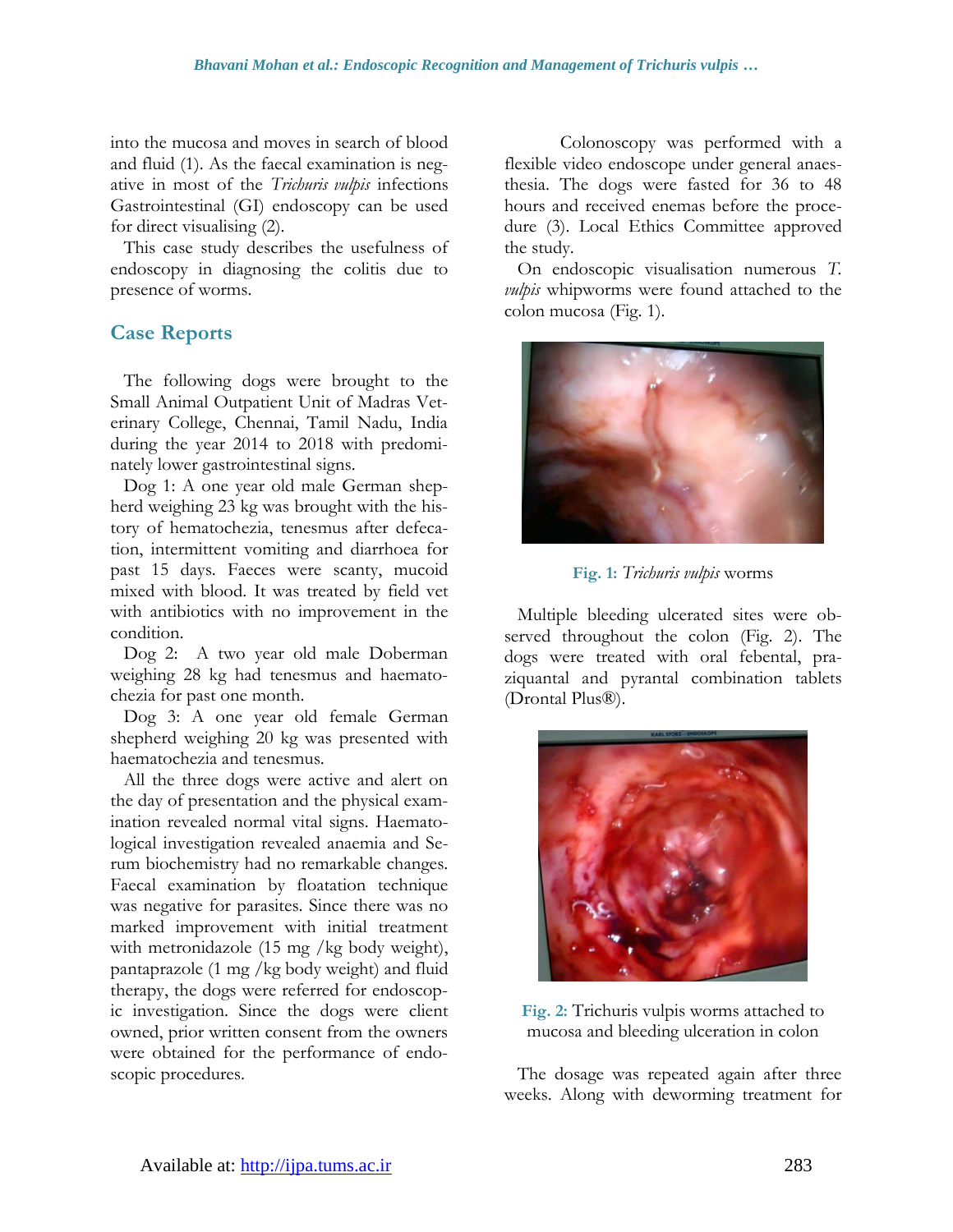colitis was done with metronidazole, pantaprazole and prednisolone (1 mg/kg body weight). Clinical improvement was observed within a week. Bleeding reduced and dogs defecated normally. Treatment for colitis was continued for four weeks for healing of colon mucosa.

#### **Discussion**

*T. vulpis (*Whipworm), a parasite of the cecum and colon is a common cause of colitis like signs in dogs. In case of light infections, the worms are restricted to the cecum, but as the parasite number increases, worms spread more distally into the colon.

Whipworm infestation usually presents no clinical signs. The factors such as number and physical presence of worms, degree of inflammation produced by the worms, level of anemia or hypoproteinemia contribute to the development of clinical signs (4). In heavy infections episodes of diarrhoea with large amounts of mucus and blood on the faeces alternating with periods of voiding normal faeces are seen. Abdominal pain, vomiting, inappetence, weight loss and anaemia can also be observed (5). Definitive diagnosis of whipworm infection is done by identification of the characteristic brown coloured, bipolar operculated barrel shaped ova. Floatation methods are optimal for the concentration and detection of eggs in faeces (6). However, it was interesting to observe in the present case study that three dogs which were negative to faecal examination for any parasites were found to have *T. vulpis* infestation only after endoscopy. Faecal analysis is negative most of the times due to the long prepatent period and eggs may be shed intermittently (7). Further, whipworms produce eggs in low numbers. This may lead to a high risk of missed diagnosis (8). It is estimated that up to 50 percent dogs with whipworm infestation have ova negative or occult infections (8).

The diagnosis can be done by direct colonoscopic observation of adult worms in bowel lumen (9). A flexible endoscope allows the entire colon to be inspected for worms, hyperaemia, thickening, serrations, folds and ulcers. Since most lesions are in the descending colon and rectum a much cheaper rigid endoscope is generally adequate. In our study, the worms were found attached to entire wall and there were ulcerations due to the attachment. The male and female whipworms can be found with their anterior thin, whip-like stichosome esophageal portion of the body threaded within the surface epithelium of the cecum or colon wall. This tunneling of the thin anterior portion of the adult worm into the epithelium produces localized inflammation, mucosal hyperplasia, and in some cases focal granulomatous reactions (10).

In general, the canine whipworm is a ubiquitous parasite and has zoonotic potential (8). Hence proper treatment and management is necessary. A combination of oral praziquantel, febantel and pyrantel pamoate  $(\bar{\omega}$ 25 mg/kg febantel once) or fenbendazole  $(Q50 \text{ mg/kg})$ q24 h for three days) can be used for treating whipworm infestation (11,12). Treatment should be repeated after three weeks and again after three months as anthelminthic administration will remove the adult worms and larvae will still develop into adult parasites and re-establish infestation (13). Further, frequent disposal of faeces will help reduce the risk of reinfection.

## **Conclusion**

Colonoscopy is generally a very safe and effective tool in the diagnosis of *T. vulpis* infection when fecal analysis result is negative.

Negative faecal results of diarrhoeic dog do not exclude infection and therefore other diagnostic modalities such as colonoscopy should be used when there is persistent gastrointestestinal signs and no response to antibiotic therapy. Colonoscopy is a cheap and